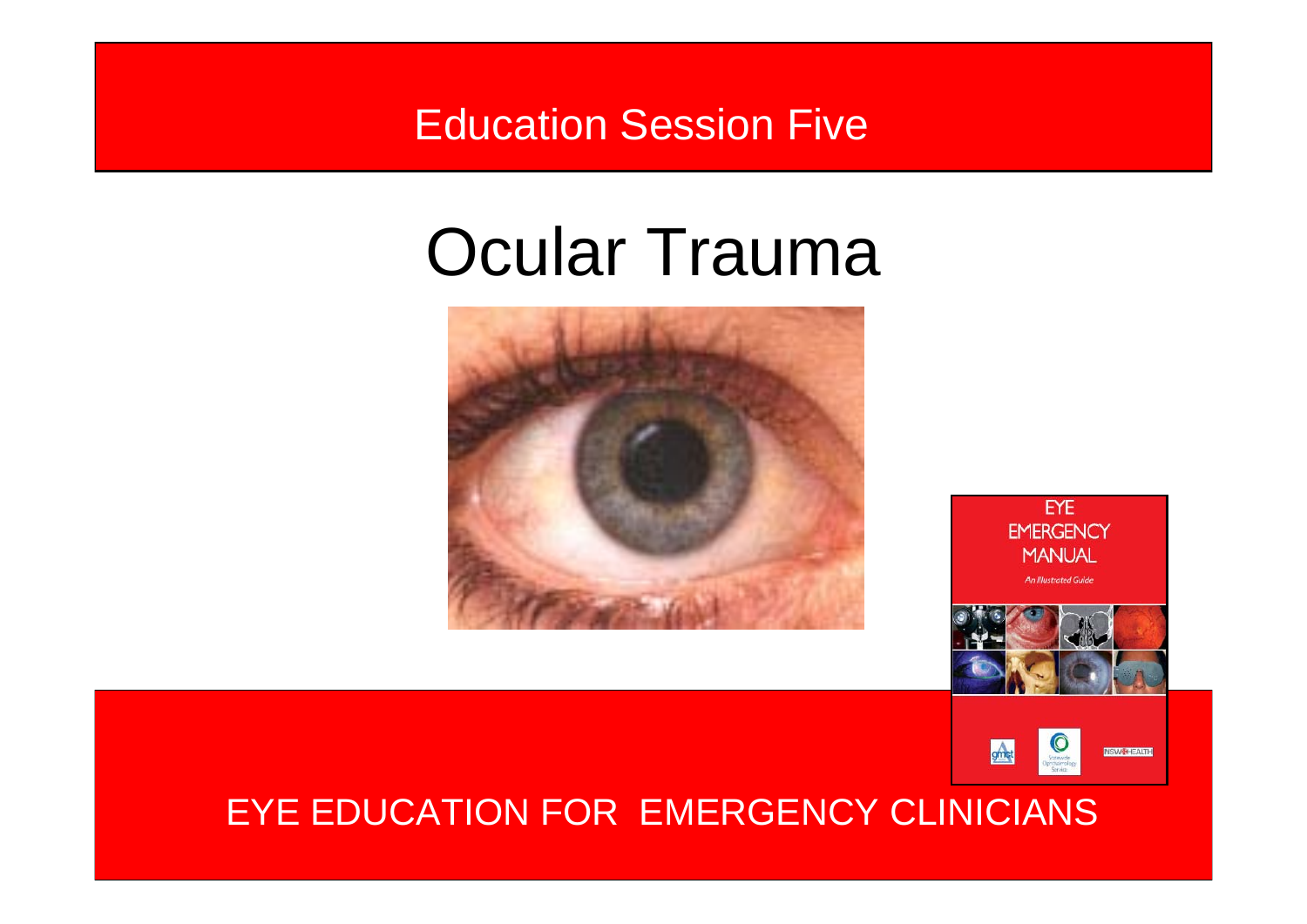### These presentations have been prepared by:

- • Jillian Grasso, *Clinical Nurse Consultant, Ophthalmology*
- • Janet Long, *Clinical Nurse Consultant Community Liaison, Ophthalmology*
- • Joanna McCulloch, *Transitional Nurse Practitioner, Ophthalmology*
- •Cheryl Moore, *Nurse Educator, Ophthalmology*





*Further information contact us at Sydney Hospital & Sydney Eye Hospital: 02 9382 7111* 



*Modules originally designed for emergency nurses as a component of the Eye Emergency Manual Project.*

*December 2008*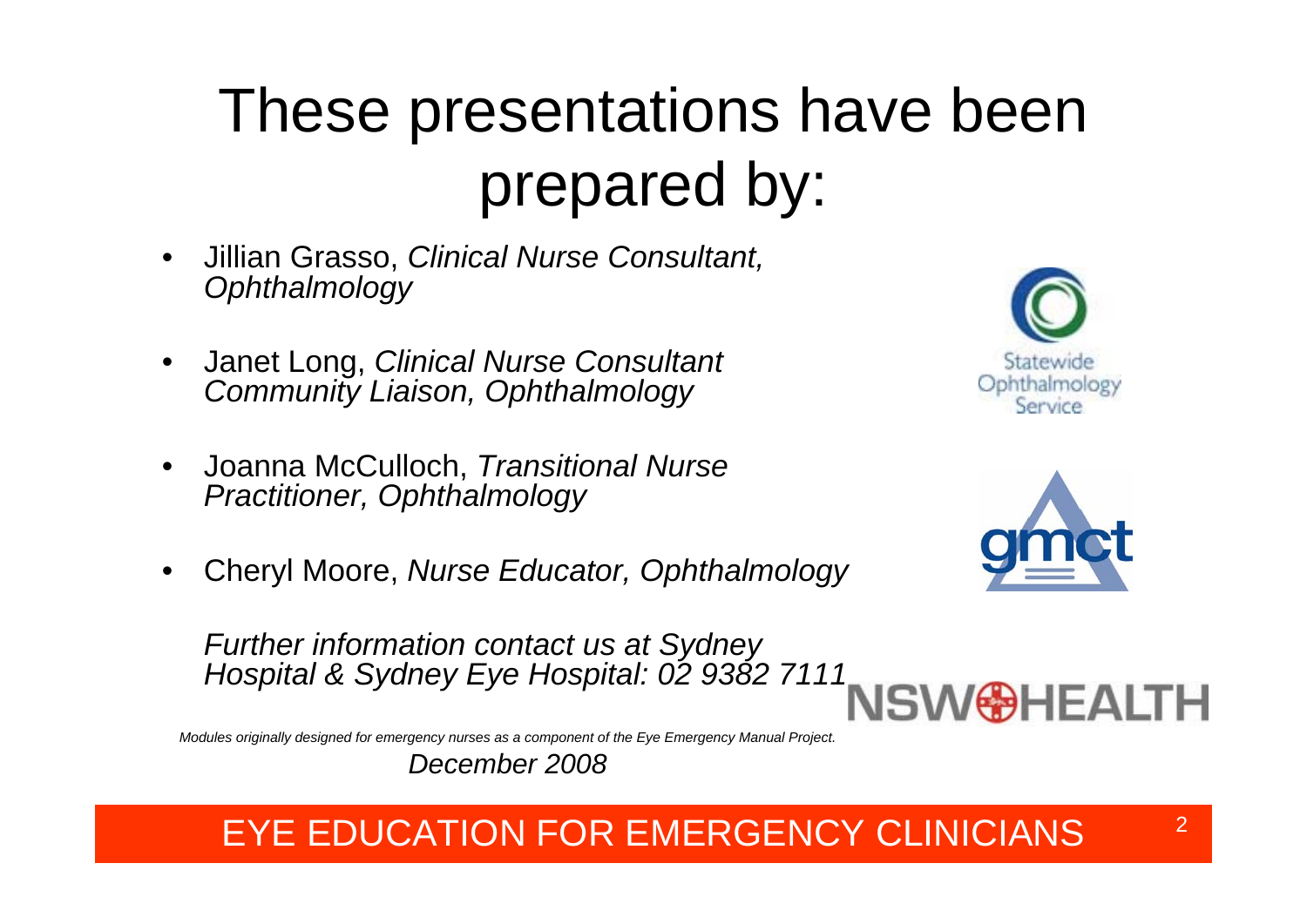### Aims and Objectives

On completion of this session you will be able to:

- • Understand the principles of management of ocular trauma
- • Identify various types of trauma and safely, appropriately manage patient care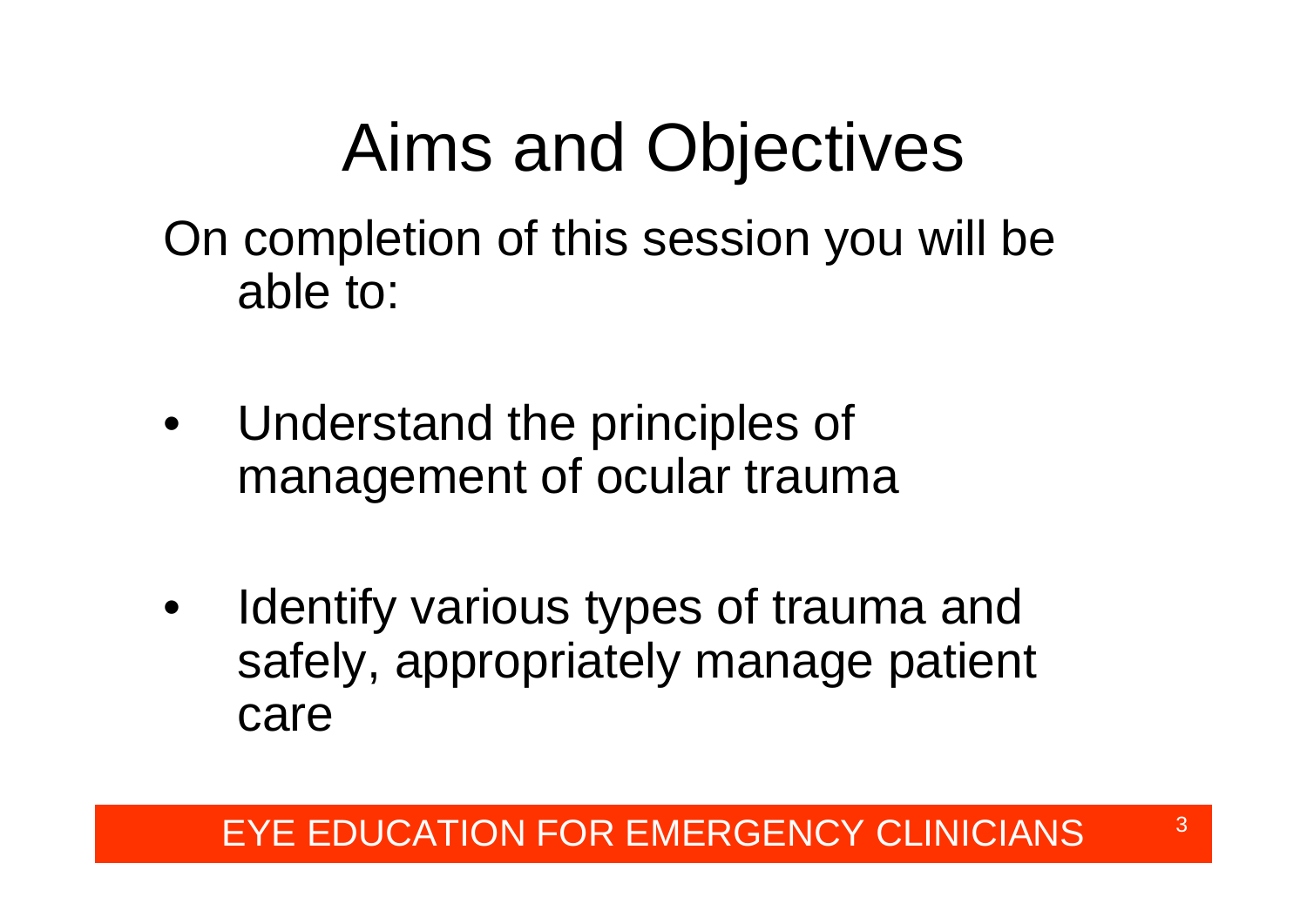# GOLDEN RULES

- Immediate treatment is directed at preventing further injury or vision loss
- Never think of the eye in isolation, always compare both eyes
- Always record visual acuity as it has important medicolegal implications
- A visual acuity of 6/6 does not necessarily exclude a serious eye injury
- Beware of the unilateral red eye as it is rarely 'just' conjunctivitis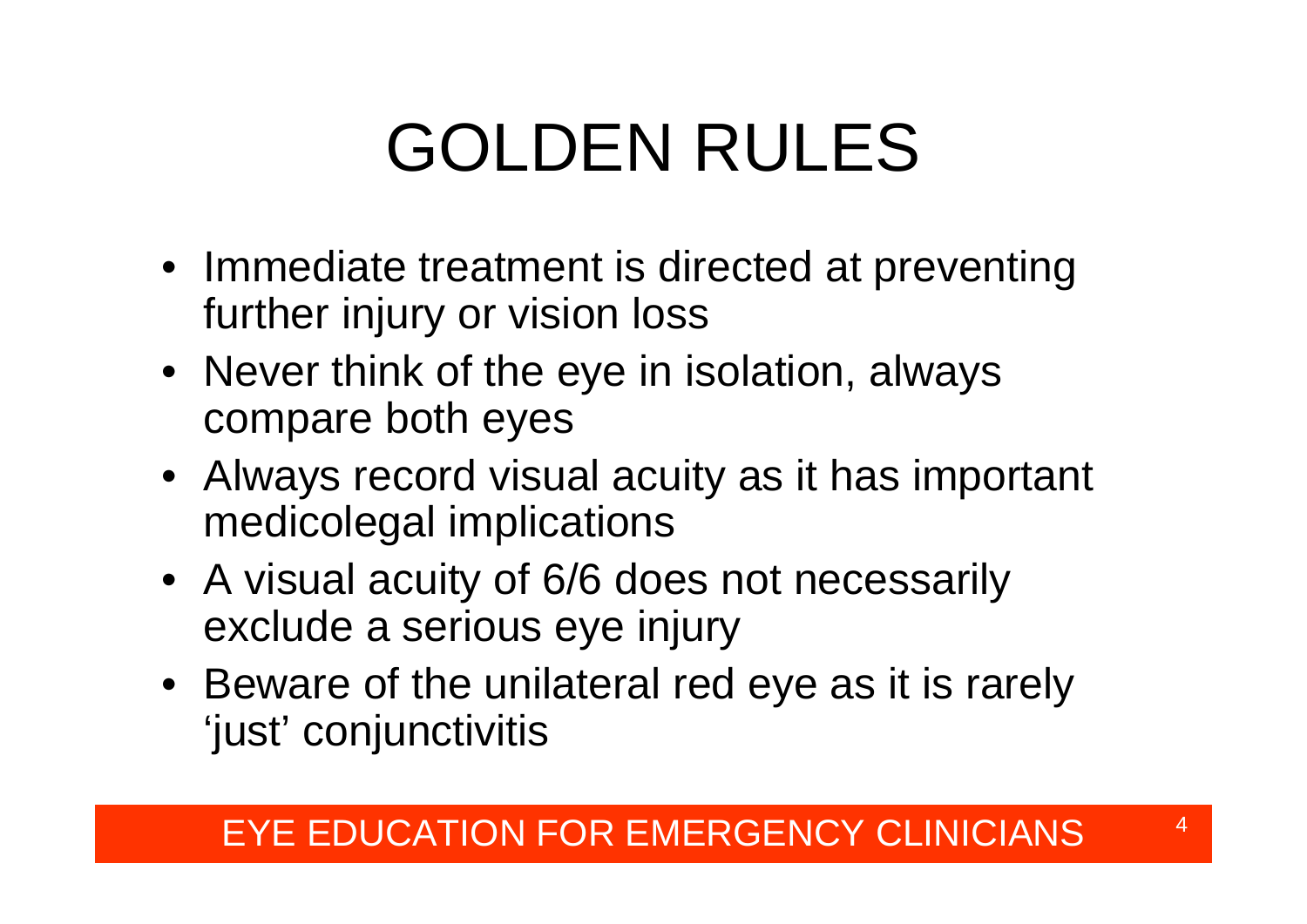# GOLDEN RULES (cont)

- If injury is self evident avoid further manipulation requires urgent ophthalmic consult
- If in doubt always X-Ray, CT scan, MRI scan
- Documentation.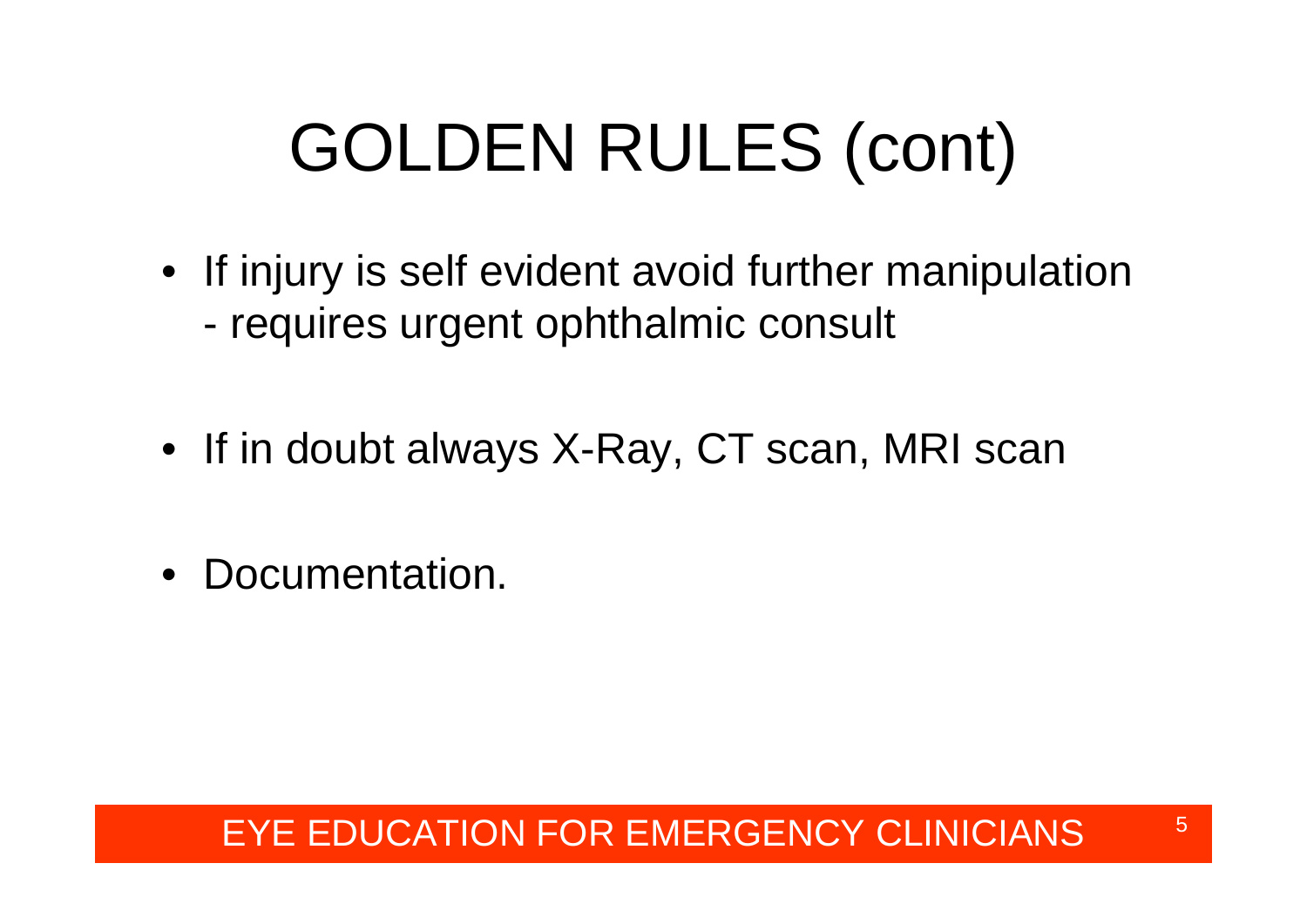## BLUNT TRAUMA

- May result in considerable damage to the ocular contents
- Objects champagne cork, squash / tennis ball, car airbag, closed fist, wood or octopus strap.

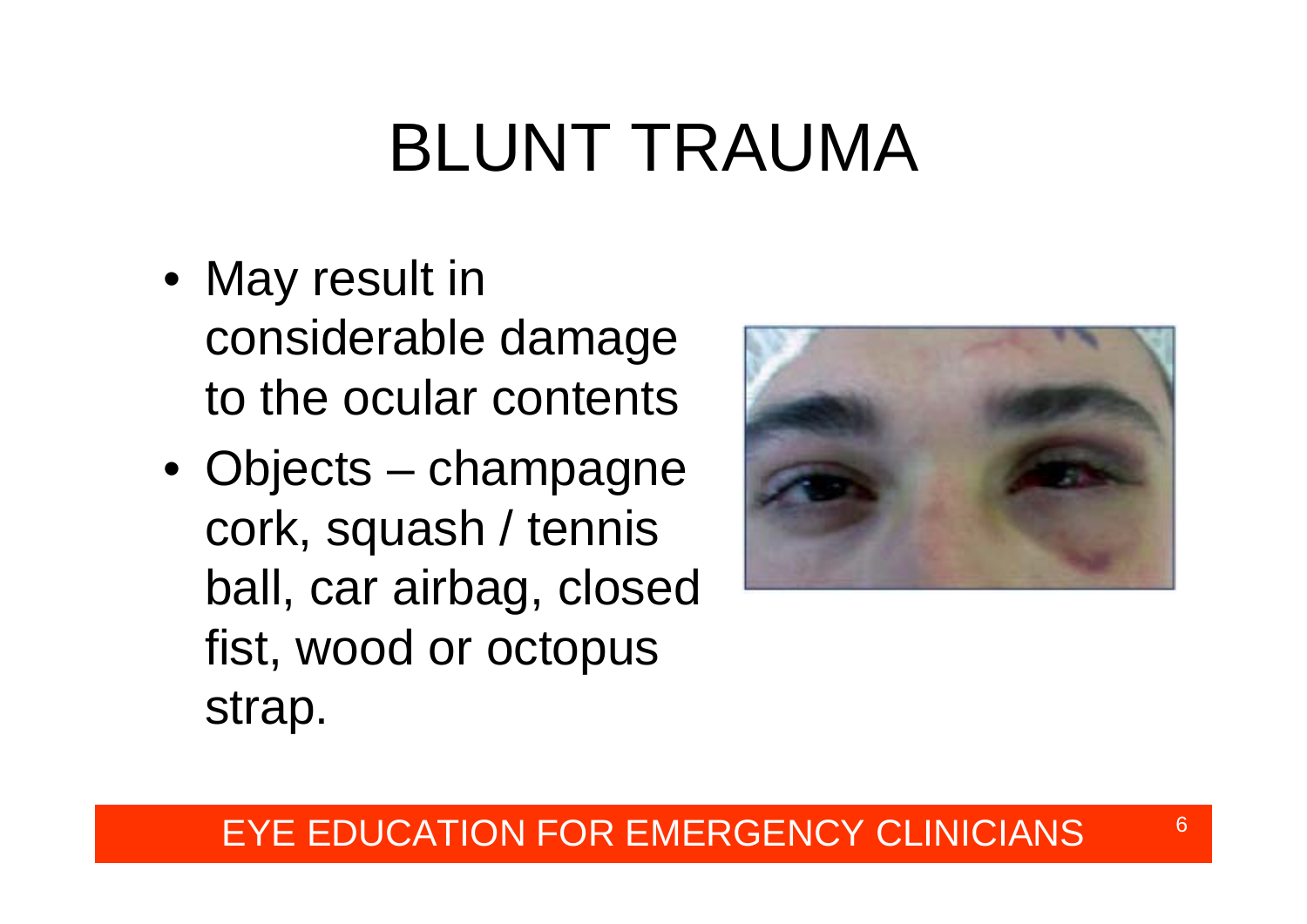# BLOWOUT FRACTURE

- Medial and inferior orbital walls are the most common sites of fracture
- Observe for limited eye movement
- Nerve damage may result in reduced feeling on cheek or front teeth on affected side
- Advise patient not to blow their nose as this increases the risk of further ocular damage
- Enophthalmos (sunken eye) may be evident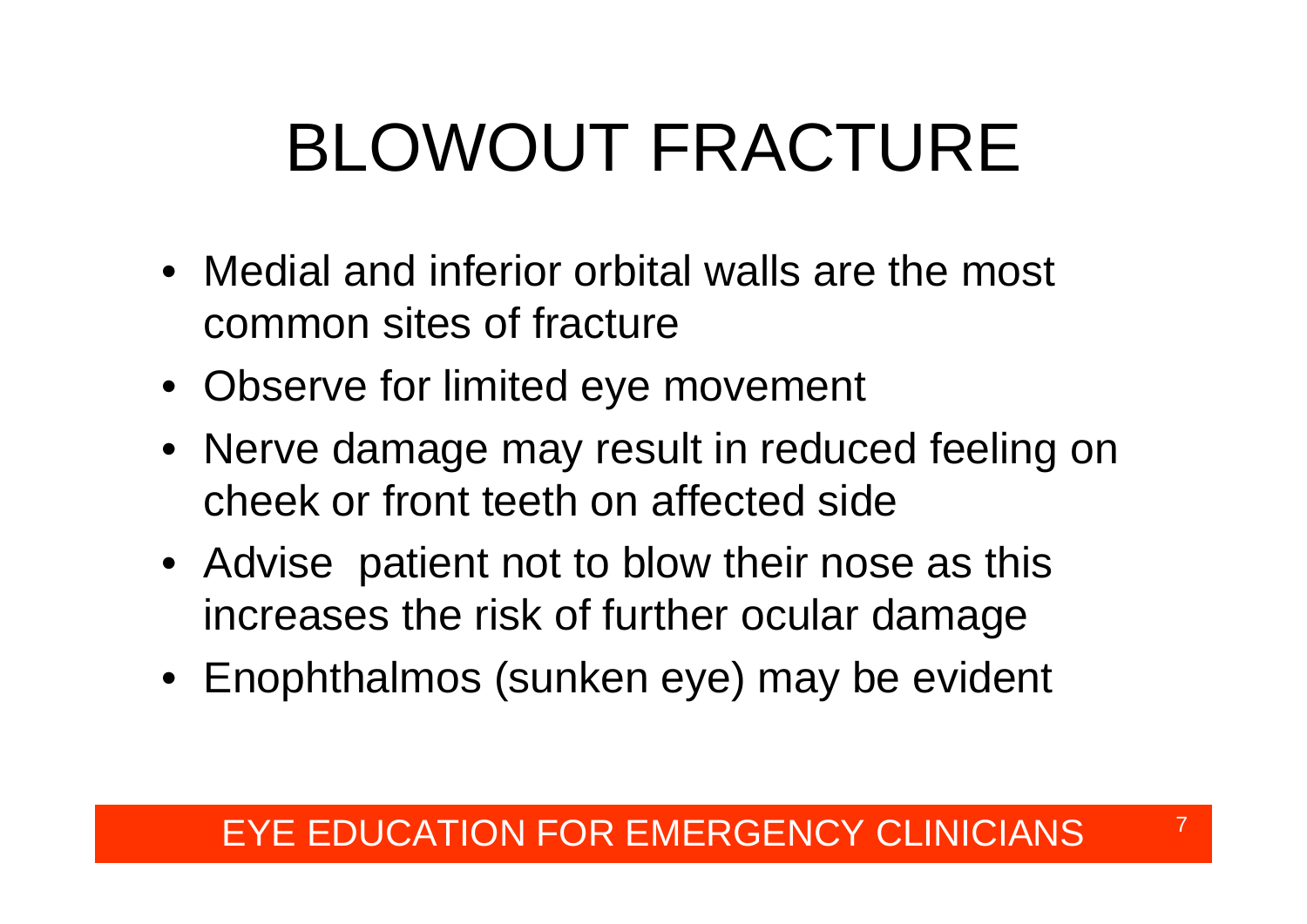# BLOWOUT FRACTURE (cont)

- X-RAY, CT scan mandatory
- Increased risk of orbital cellulitis day 2-7 so observe for increased pain, swelling, red eye
- Antibiotic cover important
- All patients require ophthalmic consult

#### **Enophthalmos**

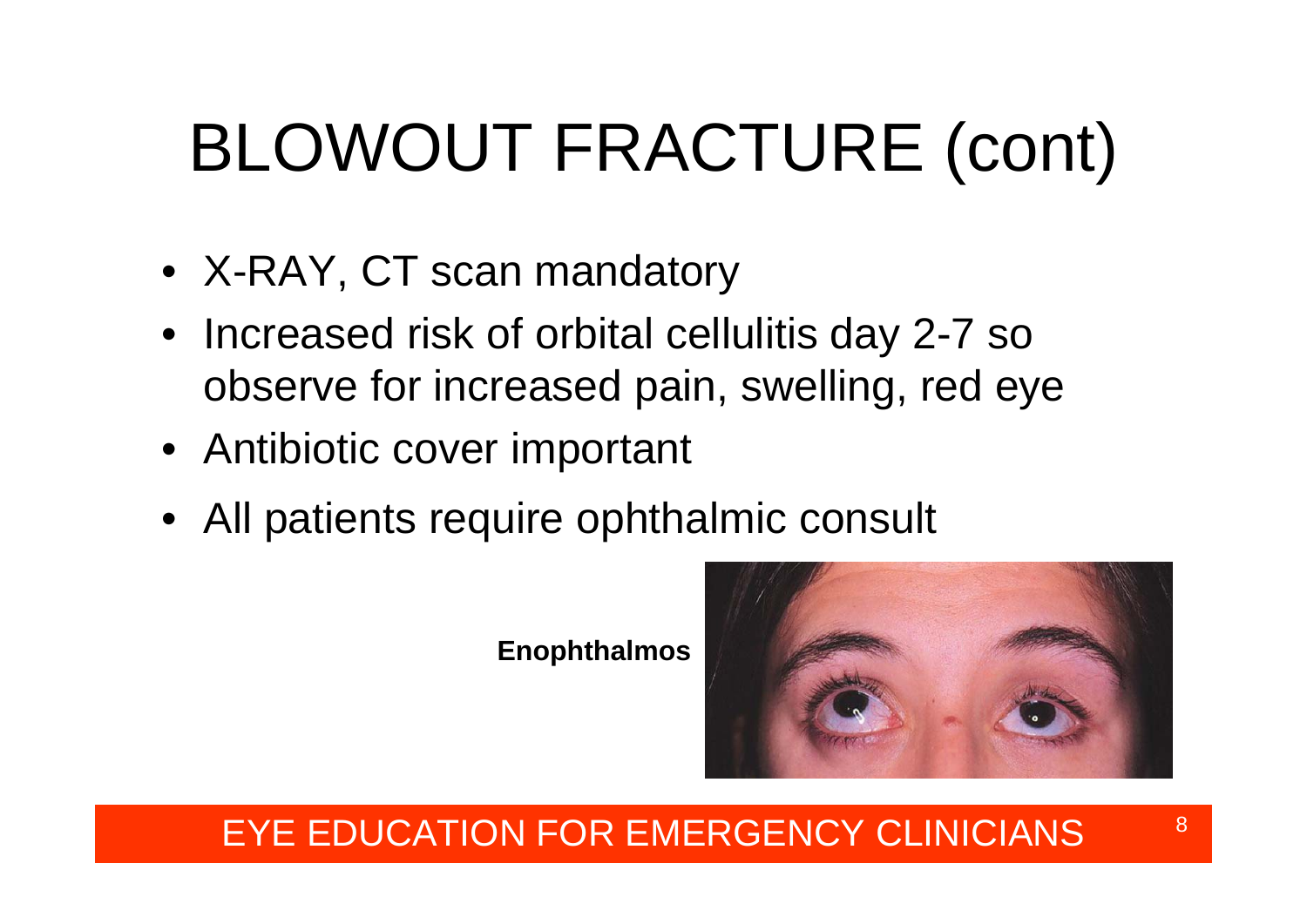## LID LACERATIONS

- Vascular area and will heal quickly if clean and edges well apposed
- Complex structure of lids and lacrimal system requires urgent Ophthalmic repair
- A lid laceration is a potential penetrating eye injury until proven otherwise

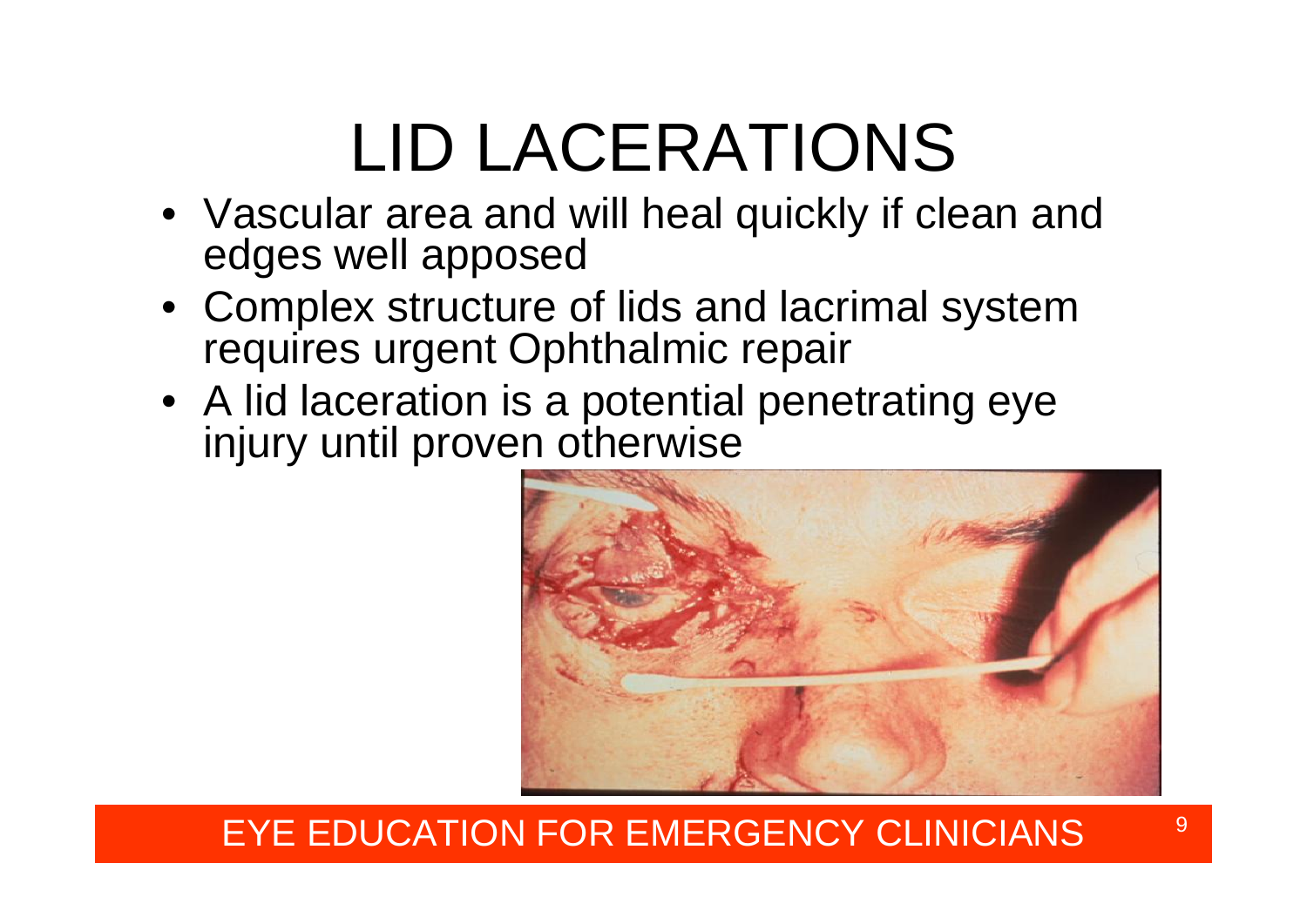# LID LACERATIONS (cont)

- Lid swelling- use of ice packs helpful
- Patient comfort
- X-ray, CT scan may be required
- Animal / human bites need antibiotic cover and meticulous cleaning
- Check tetanus status

### EYE EDUCATION FOR EMERGENCY CLINICIANS  $^{\rm 10}$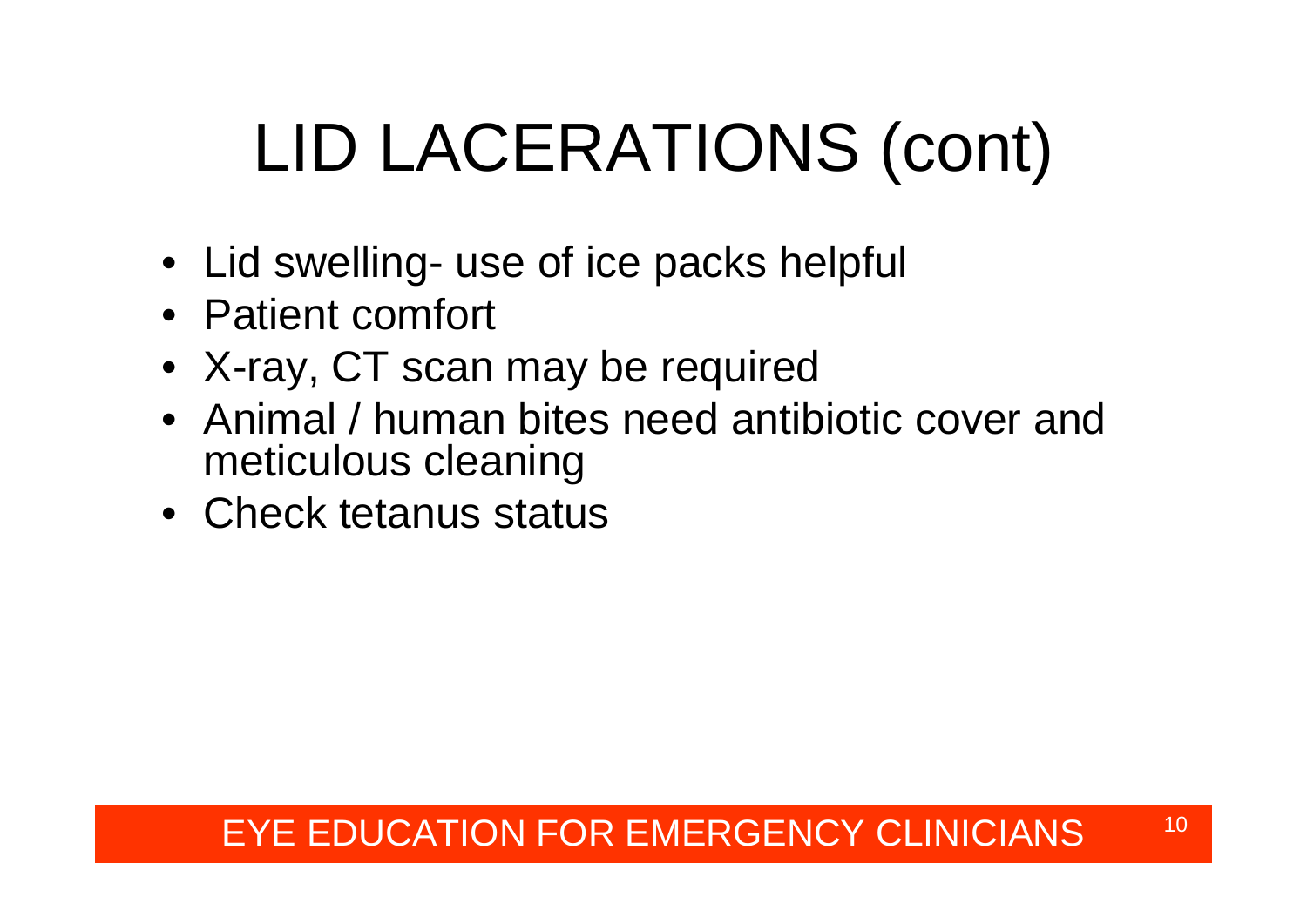### HYPHAEMA

- Urgent ophthalmic consult required
- Usually trauma related-however always consider non accidental injury in children and blood dyscrasias
- Blood visible in anterior chamber or may be microscopic
- May only be visible on slit lamp examination



### EYE EDUCATION FOR EMERGENCY CLINICIANS  $^{\rm 11}$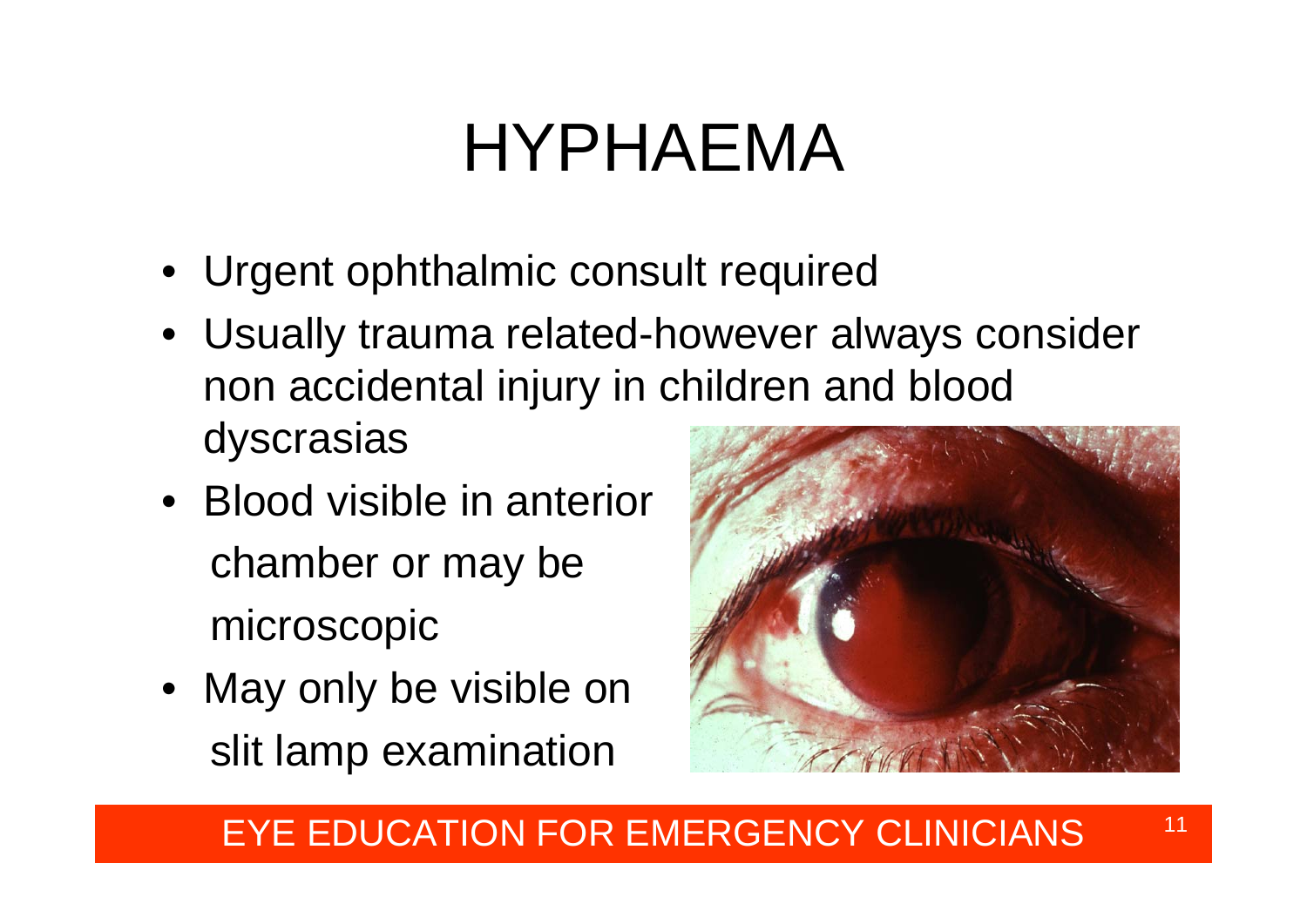## HYPHAEMA (cont)

- May require hospital admission, more often sent home
- Bed rest / limited activity
- Elevate head of bed 45 degrees
- Only use dilating drops under ophthalmic direction
- Risk of secondary bleed, raised intraocular pressure (IOP), corneal staining over next week
- Therefore warn patient to return immediately if they experience pain, reduced vision or nausea and vomiting

### EYE EDUCATION FOR EMERGENCY CLINICIANS  $^{\, \rm 12}$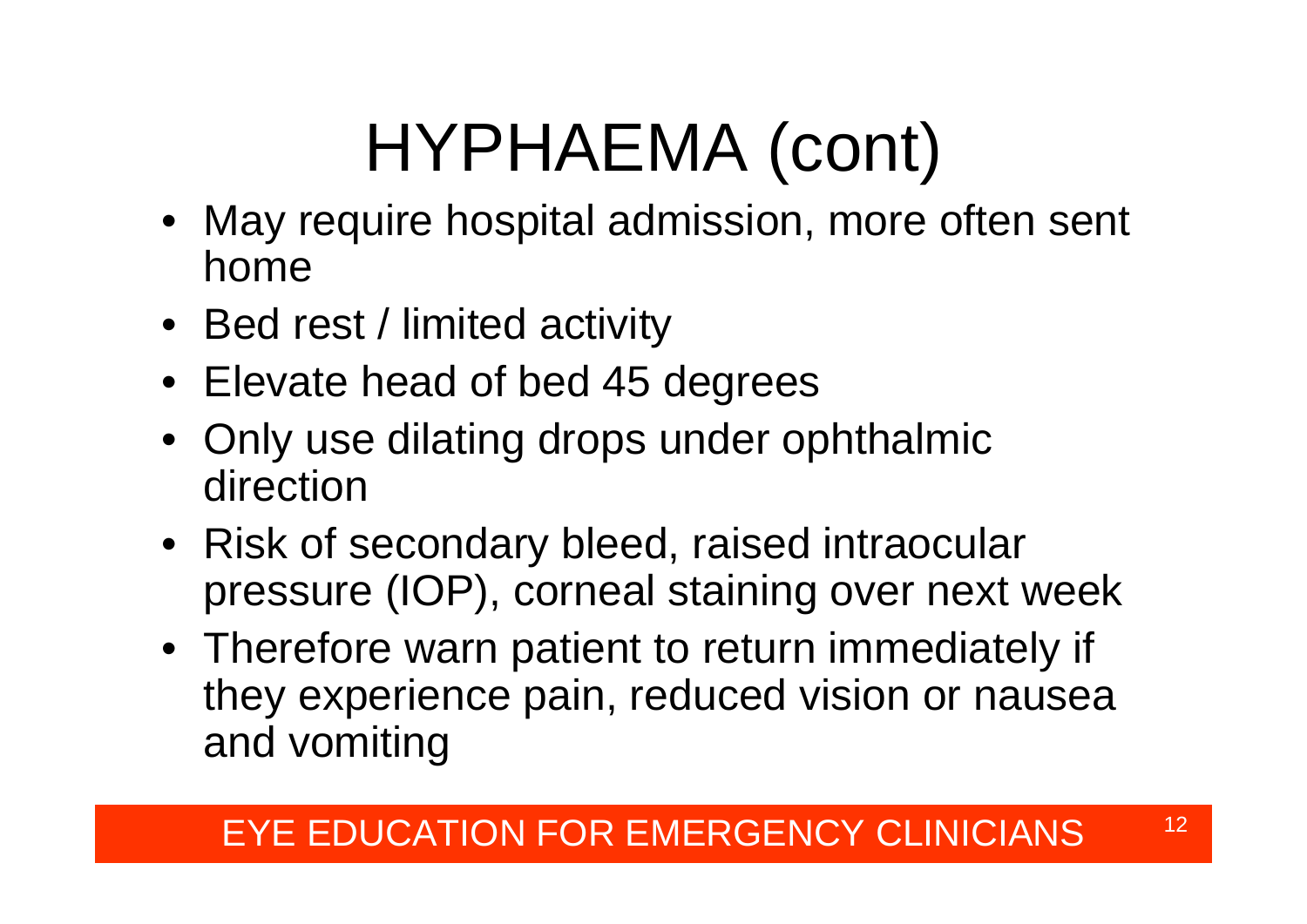# HYPHAEMA (cont)

- Avoid aspirin, NSAIDs, warfarin and alternative medicines
- Daily review
- •Daily visual acuity and IOP
- Topical and oral steroids only following ophthalmic review / advice

#### EYE EDUCATION FOR EMERGENCY CLINICIANS  $^{\rm 13}$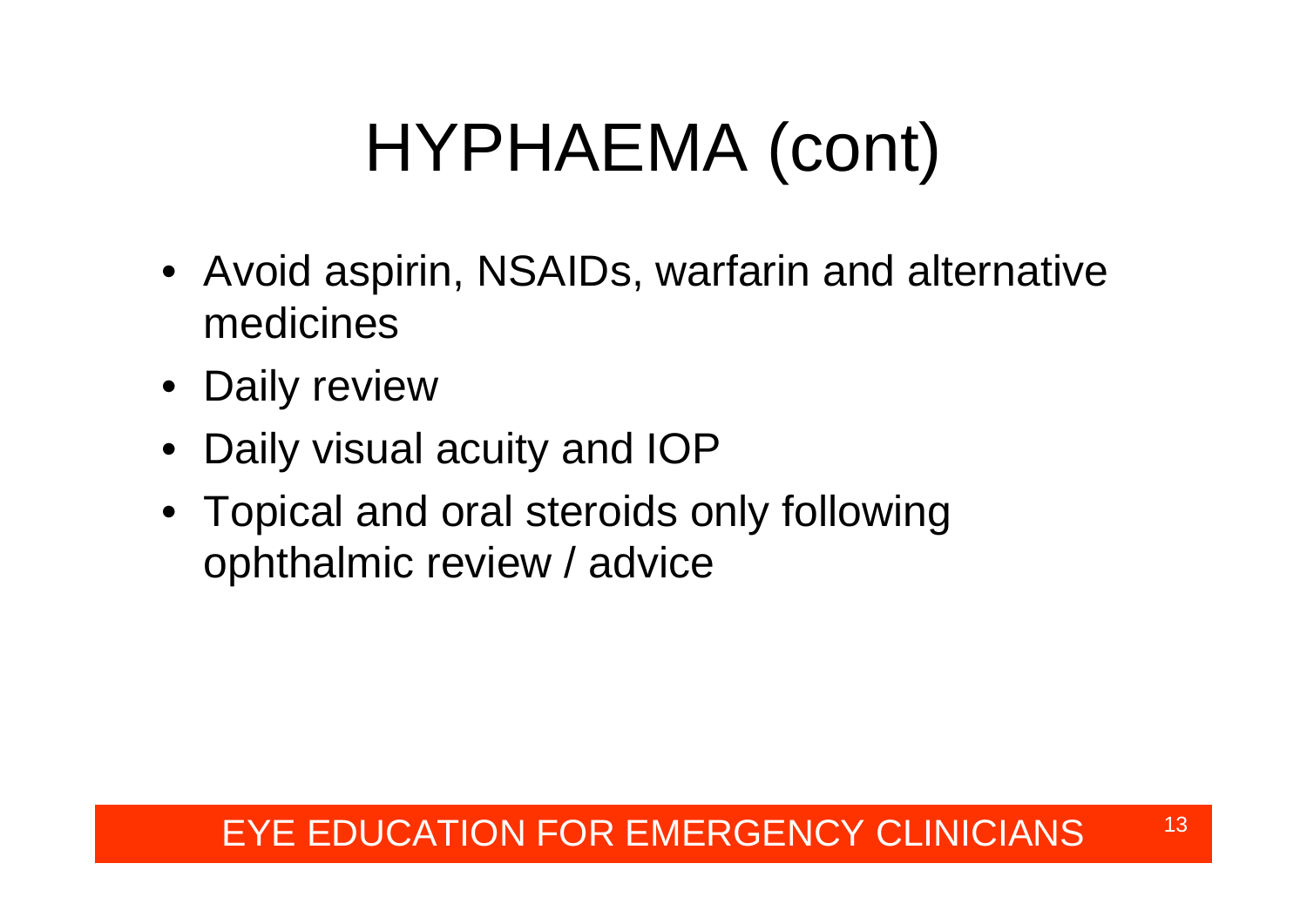### INTRAOCULAR FOREIGN BODY (IOFB)

- Damage dependent on type of material that enters eye
- Glass, porcelain, plastic, silica and aluminium are inert
- Copper, iron, other metals, vegetative matter are extremely toxic
- Always consider slow growing organisms carried by retained organic material

### EYE EDUCATION FOR EMERGENCY CLINICIANS  $^{\rm 14}$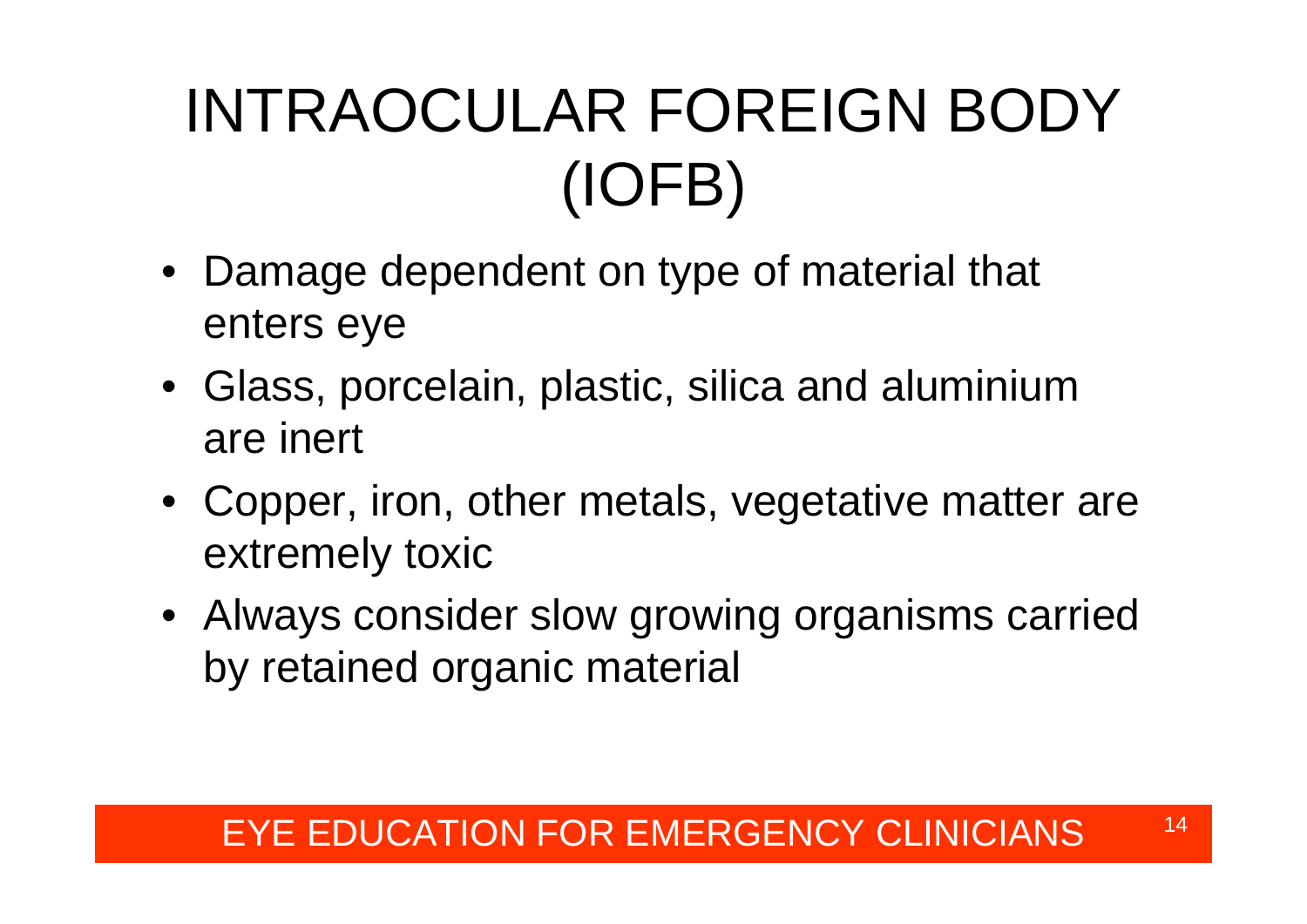# IOFB (cont)

- Complications may include
	- and the state of the state Rust ring on cornea at entry point
	- Persistent inflammation
	- – Corneal defects / damage if fragments not removed – corneal scarring
	- –Infection - endophthalmitis
	- –Secondary glaucoma
	- and the state of the state Lens damage – traumatic cataracts
	- and the state of the state Retinal / vitreous damage
	- –Sympathetic ophthalmia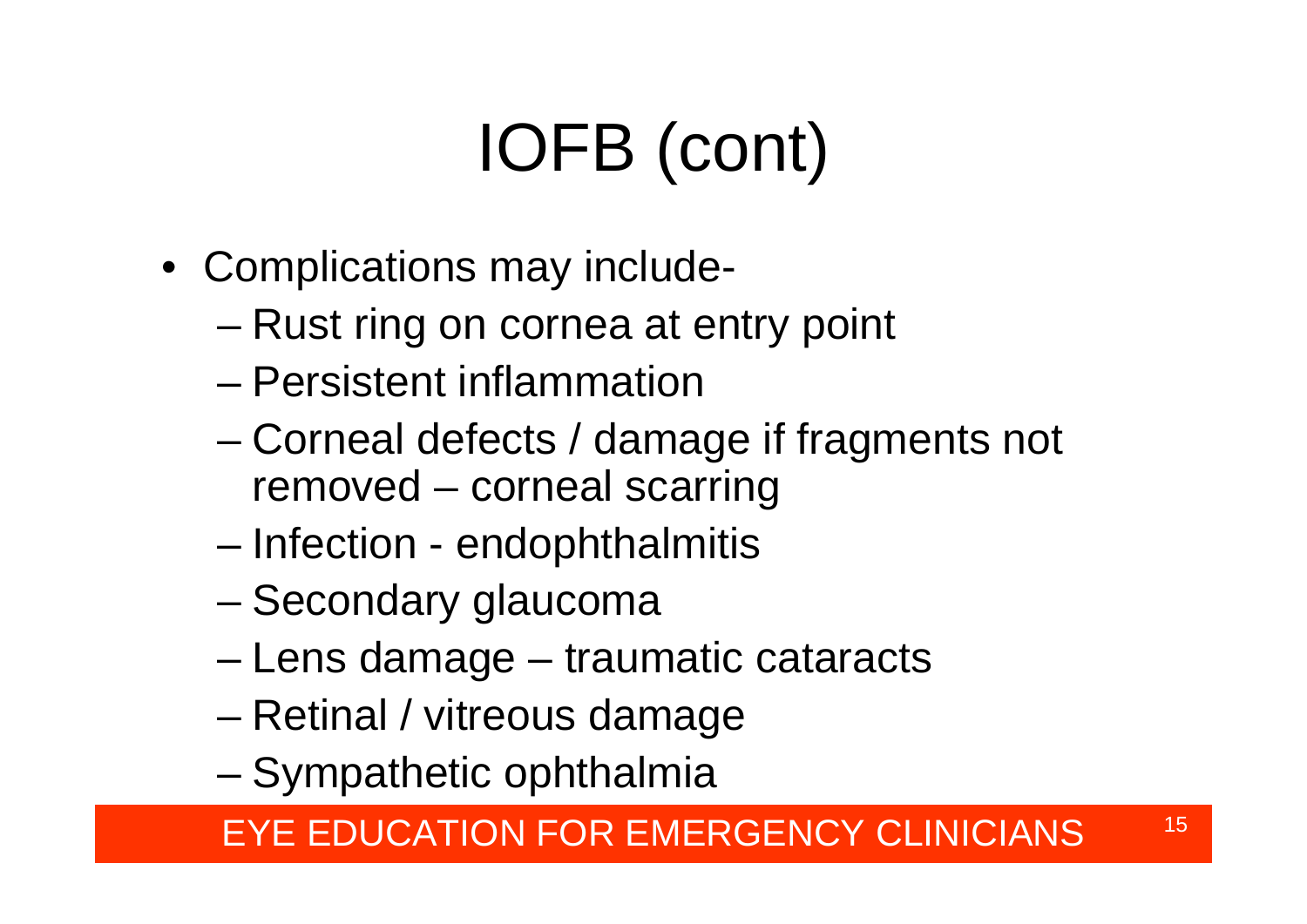### PENETRATING EYE INJURY(PEI)

- The aim is for micro-surgical repair within 24 hours
- If PEI is suspected DO NOT TOUCH THE EYE.
- Immediate referral required
- No drops or ointment
- Apply a shield lightly: to protect the eye; to prevent pressure on globe; and to prevent loss of ocular content

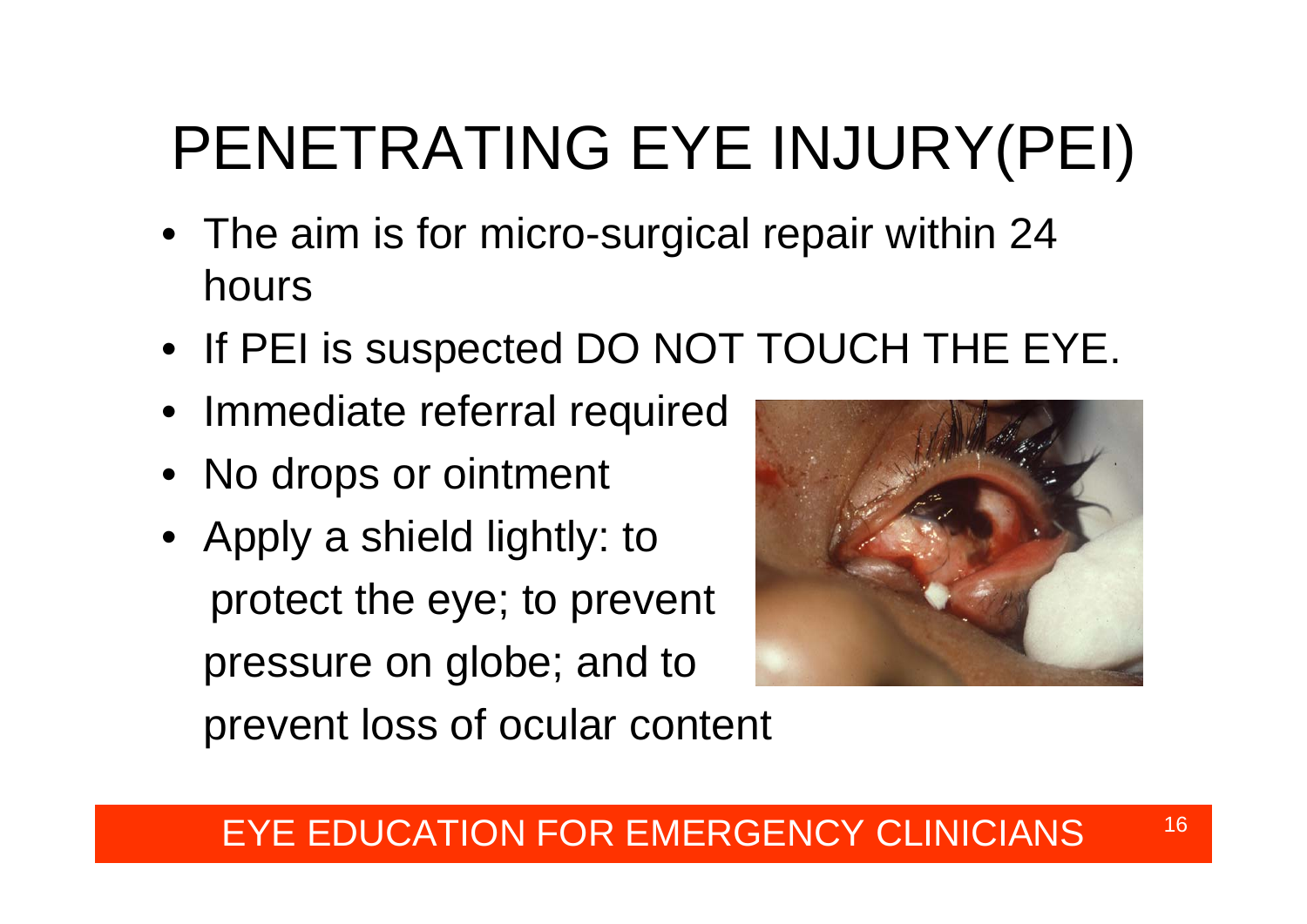### PENETRATING EYE INJURY (cont)

- Eye Exam in PEI
	- and the state of the state Cursory if injury is obvious otherwise VA, slitlamp examination
	- – Important to check anterior chamber in both eyes and compare
- Avoid nausea, vomiting, coughing and sneezing
- Do not remove embedded/protruding object or apply pressure on eye
- Consider tetanus immunisation status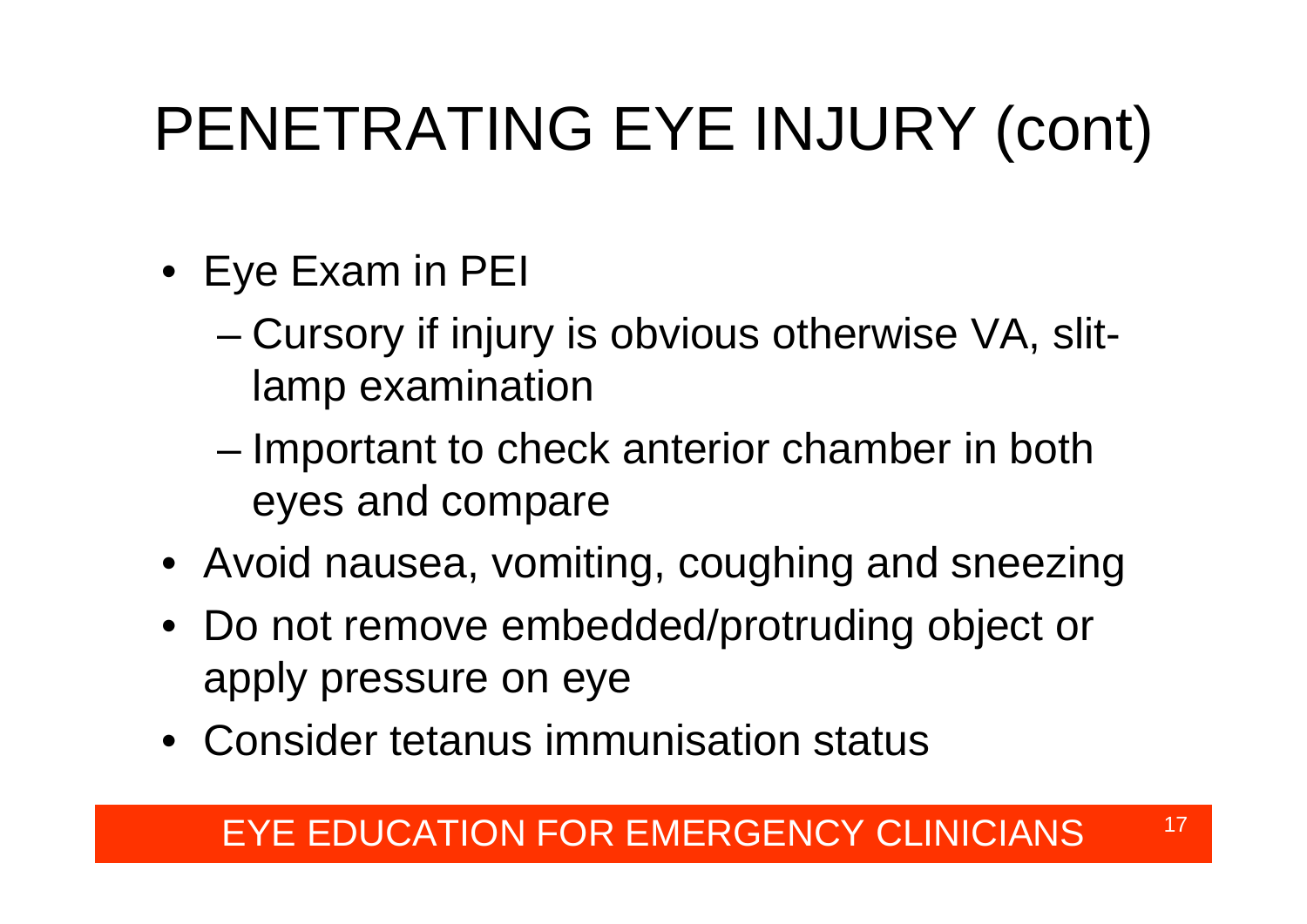# CHEMICAL BURNS

- Treat first do not wait to triage
- •Instil LA drops
- • IMMEDIATE, copious irrigation of effected eye/s for 30 minutes
- Visual acuity must come after irrigation
- pH check at end of each litre of irrigation
- Evert upper lids and irrigate under lids, use moist cotton bud / irrigation flow to remove any particles
- Hospital admission may be required



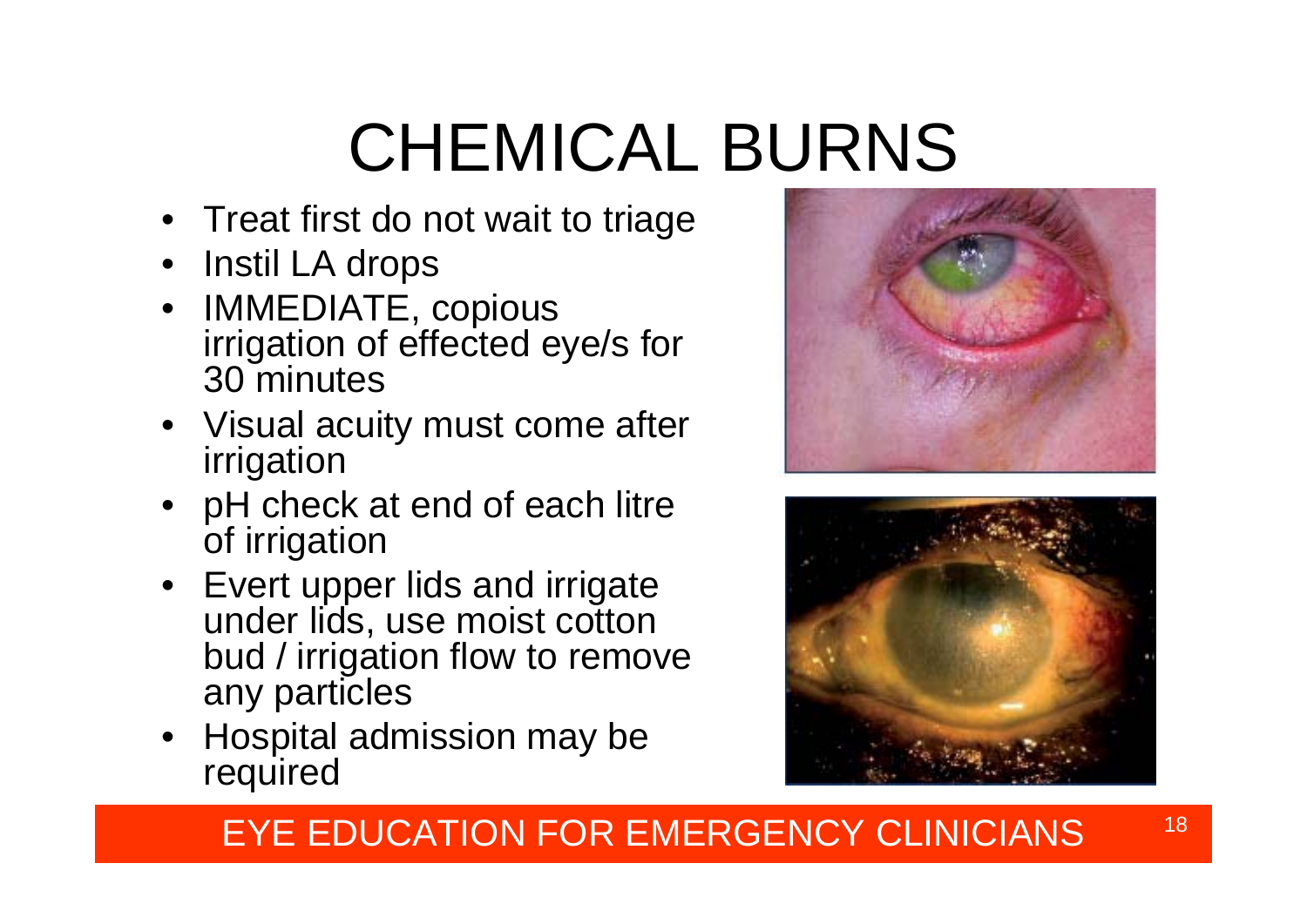### CORNEAL FOREIGN BODY/ ABRASION

- Local anaesthetic
- Fluorescein stain
- Slip lamp examination
- Irrigate with 10mL normal saline to flush off
- Moist cotton bud touch off
- Antibiotic eye drops +/ eye pad



#### EYE EDUCATION FOR EMERGENCY CLINICIANS  $^{\rm 19}$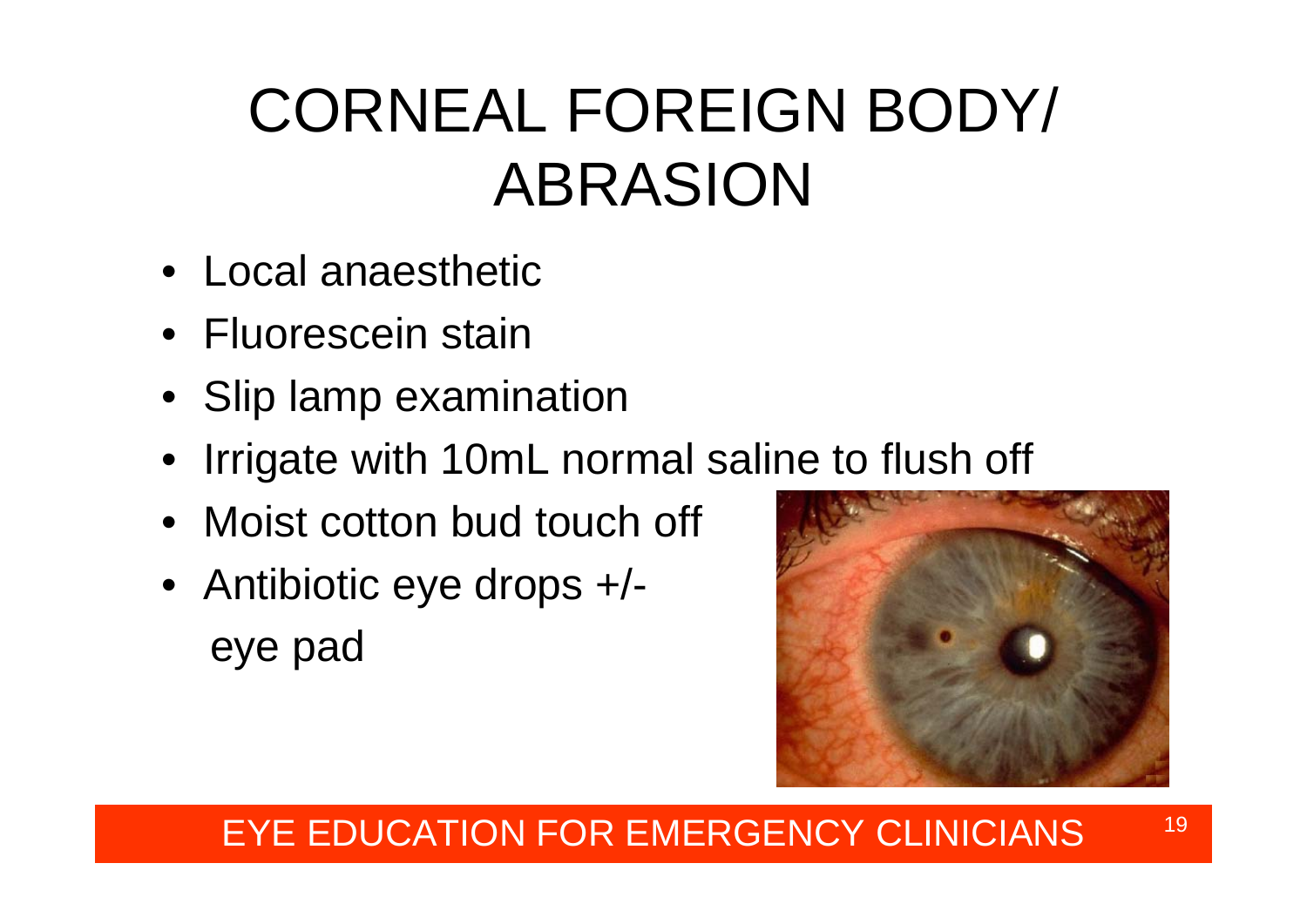# RETINAL / VITREOUS INJURY

- Injury can include retinal detachment, haemorrhages, orbital wall fracture, optic nerve damage
- Beware if patient complains of flashes, floaters, visual field defect (see vision loss session)
- Urgent ophthalmic assessment required
- Reduce patients activity if suspect macula or retinal detachment



### EYE EDUCATION FOR EMERGENCY CLINICIANS  $^{\phantom{200}}$   $^{\phantom{200}}$